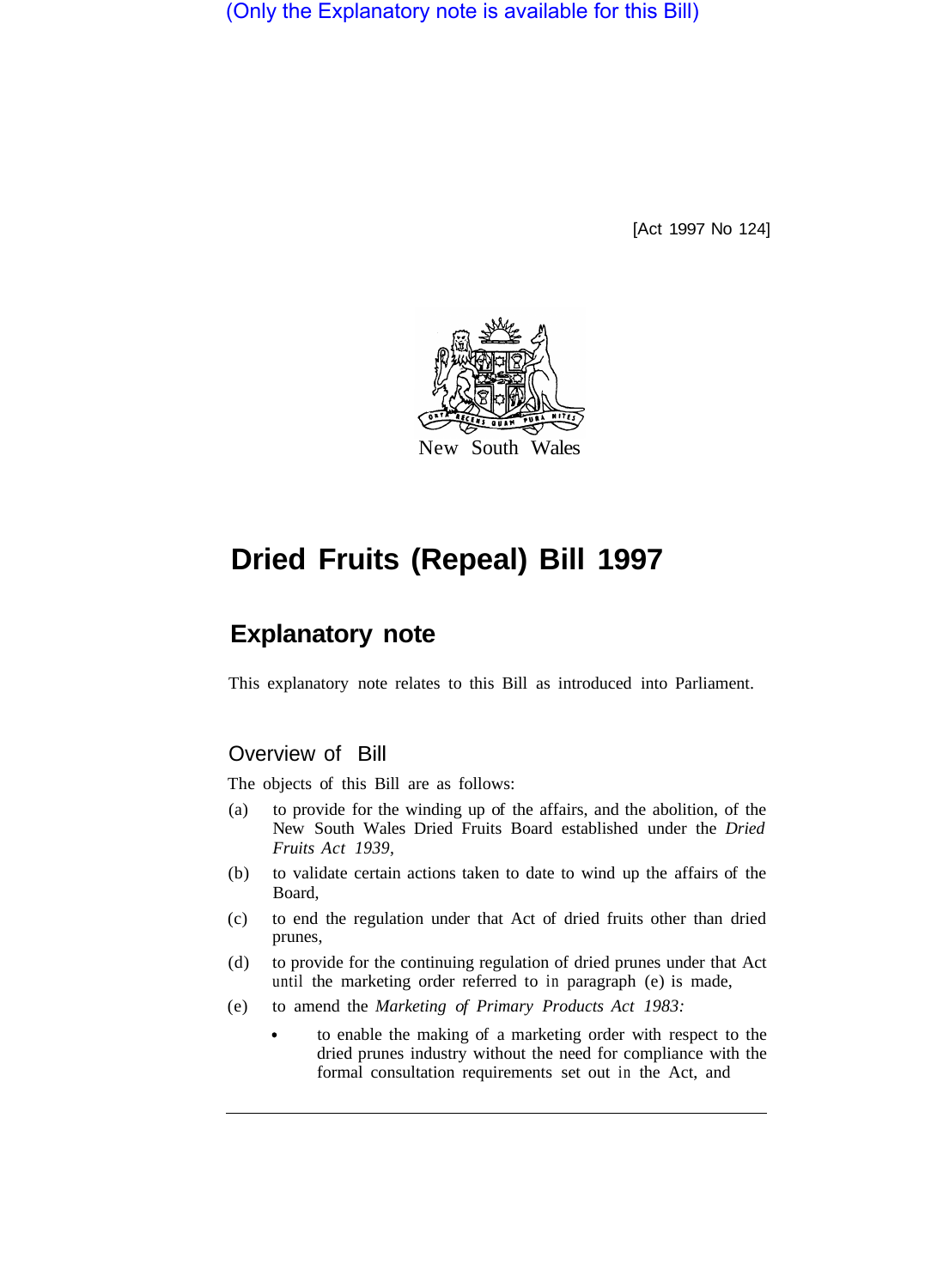**Explanatory note** 

• to specify the matters that may be included in the order,

(f) to amend certain other Acts consequentially,

(g) **PO** enact other provisions of a consequential or ancillary nature.

The Bill provides for the repeal of the *Dried Fruits Act 1939* and the regulations made under the Act in various stages.

### Outline of provisions

#### **Part 1 Preliminary**

**Clause 1** sets out the name (also called the short title) of the proposed Act.

**Clause 2** provides for the commencement of the proposed Act.

**Clause 3** defines certain words and expressions used in the proposed Act. For example, *Board* is defined as the New South Wales Dried Fruits Board established under the *Dried Fruits Act 1939* as in force immediately before **<sup>1</sup>** September 1997 and *Director* means the Director of Marketing, as referred to in the definition of *Director* in the *Marketing of Primary Products Act 1983.* 

#### **Part 2 Membership of Board**

**Clause 4** provides that members of the Board are taken to have ceased to hold office as members on **1** October 1997 and that no appointments of persons as members are taken to be possible on or after that date. The clause also provides that no elections of persons as members are taken to be possible on or after 1 August 1997.

#### **Part 3 Winding up of Board**

**Clause 5** provides for the appointment of a liquidator under the proposed Act to wind up the affairs of the Board.

**Clause 6** sets out the functions of the Director under the proposed Act.

**Clause 7** sets out the functions of the liquidator under the proposed Act.

**Clause 8** enables the Director, and the liquidator (with the approval of the Director), to consult with industry representatives in connection with the winding up.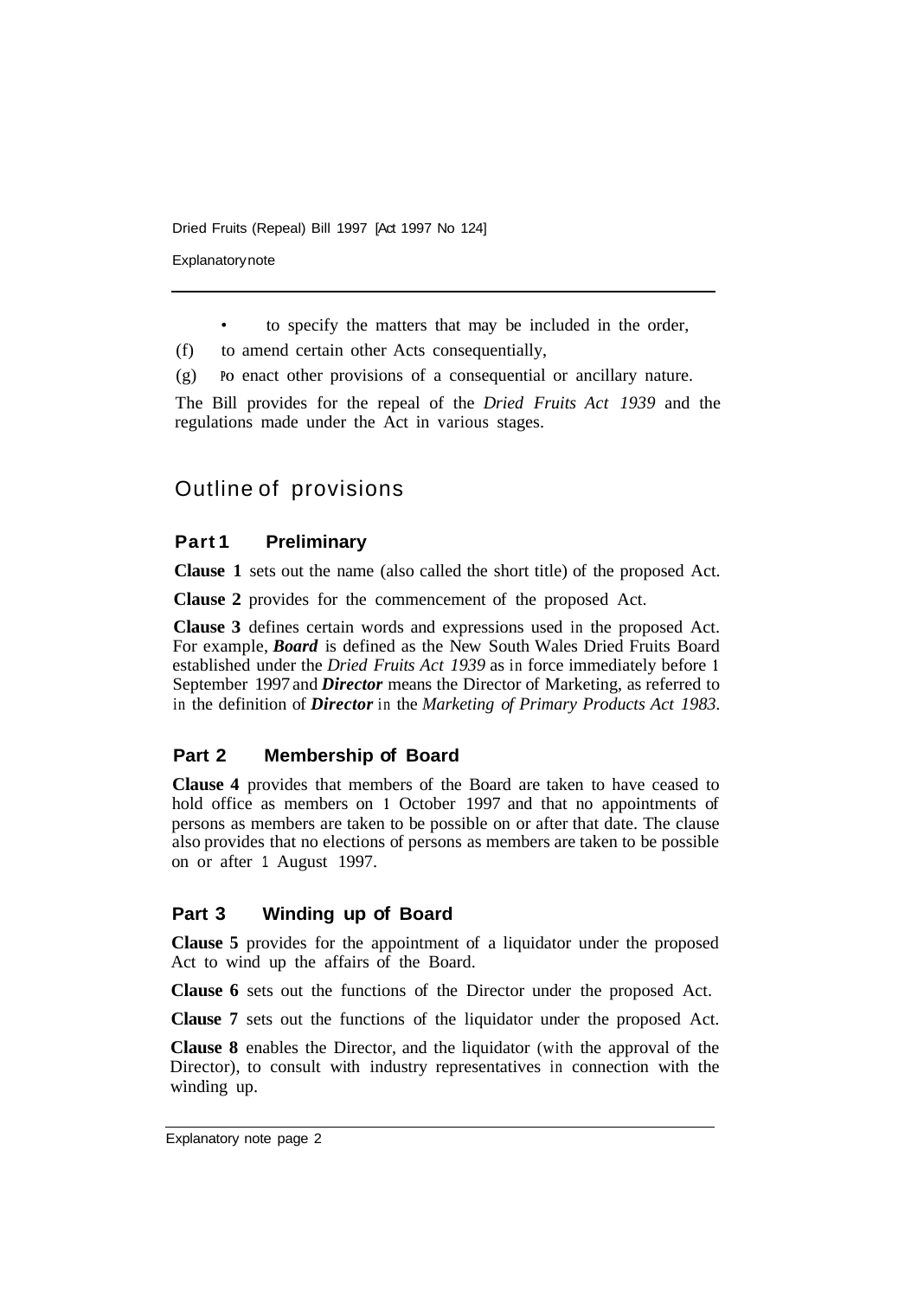Explanatory note

#### **Part 4 Limited application of Dried Fruits Act 1939 and regulation**

**Clause 9** provides for the cessation on 1 September 1997 of the operation of the *Dried Fruits Act I939* and the *Dried Fruits (General) Regulation 1993* in respect of dried fruits other than dried prunes. However, provision is made for the continuation (for a limited period) of provisions dealing with the payment of contributions under the Act in respect of dried fruits.

**Clause 10** contains a savings provision in relation to existing directions, and guidelines, of the Board in so far as they relate to dried prunes.

#### **Part 5 Regulation of dried prunes under the Marketing of Primary Products Act 1983 for limited period**

**Clause 11** is a formal provision giving effect to the amendments to the *Marketing of Primary Products Act 1983 set out in Schedule 1.* 

#### **Part 6 Repeal of Dried Fruits Act 1939 and regulations**

**Clause 12** provides for the repeal of provisions of the *Dried Fruits Act 1939*  and the *Dried Fruits (General) Regulation 1993* dealing with the establishment of the Board, the requirement for the registration of packing houses and the annual report of the Board. The clause also repeals the *Dried Fruits (Elections) Regulation 1993* which deals with the election of Board members.

**Clause 13** provides for the repeal of the remaining provisions of the *Dried Fruits Act 1939* and the *Dried Fruits (General) Regulation 1993.* 

#### **Part 7 Miscellaneous**

**Clause 14** enables the Director-General of the Department of Agriculture to exercise certain functions that the Board had immediately before 1 September I997 under the *Dried Fruits Act 1939* and the *Dried Fruits (General) Regulation 1993.* 

**Clause 15** makes it clear that a person is not entitled to a refund of the prescribed fee paid for an application for the registration, or the renewal or transfer of the registration, of a packing house for the year (or part of the year) ending 3 1 December 1997 because of the repeal of section 19 of the *Dried Fruits Act 1939* (the provision that imposes the requirement for registration).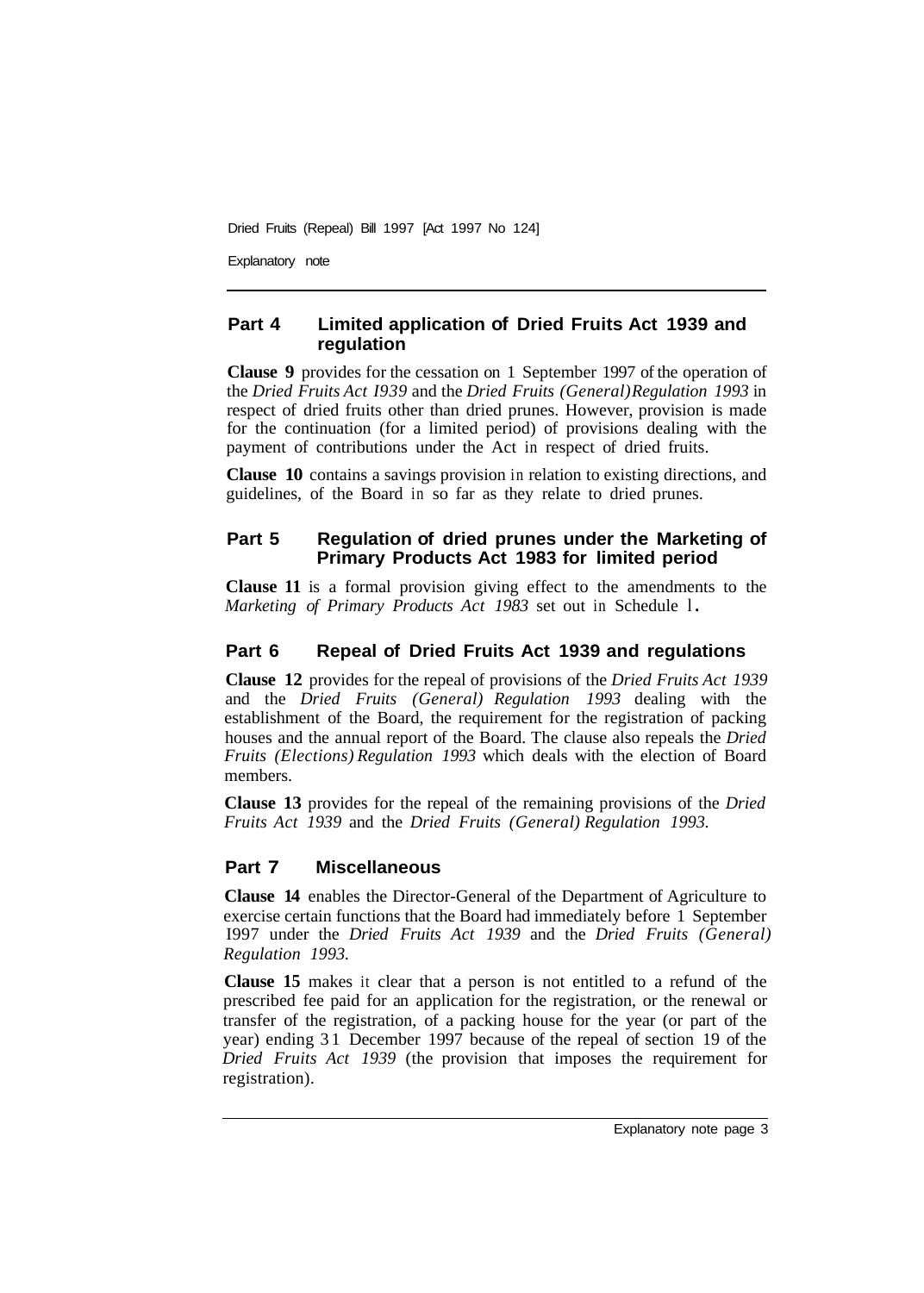Explanatory note

**Clause 16** provides immunity for the Director-General, the Director, the liquidator and any person acting under the direction of those persons in the exercise of functions under the proposed Act.

**Clause 17** provides that the proposed Act binds the Crown.

**Clause 18** validates certain acts done to date for the purposes of winding up the affairs of the Board.

**Clause 19** provides that Part **3** (Staged repeal of statutory rules) of the *Subordinate Legislation Act 1989* does not apply to the *Dried Fruits (General) Regulation 1993.* 

**Clause 20** enables the making of regulations of a savings or transitional nature.

**Clause 21** is a formal provision giving effect to Schedule 2 which contains amendments to Acts (other than the *Marketing of Primary Products Act* 

#### **Schedule 1 Amendment of Marketing of Primary Products Act 1983**

**Schedule 1 [2]** amends the *Marketing of Primary Products Act 1983* to insert a new Division 7 in Part 5 containing proposed sections 102E-102H.

Proposed section 102E defines *dried prunes* for the purposes of the new Division.

Proposed section 102F enables the Minister to make a marketing order (to have effect until 31 December 1999 unless revoked earlier by the Minister in accordance with the proposed section) that establishes the Dried Prunes Industry Marketing Committee.

Proposed section 102G prevents the making of a further marketing order that deals with the same matters or that would extend the duration of the first marketing order.

Proposed section 102H provides that certain provisions of the Act that generally apply to marketing orders do not apply to the marketing order made for the purposes of the proposed Division. The matters which those provisions cover include consultation procedures for the making of marketing orders, the contents of marketing orders and the extension of the duration of marketing orders.